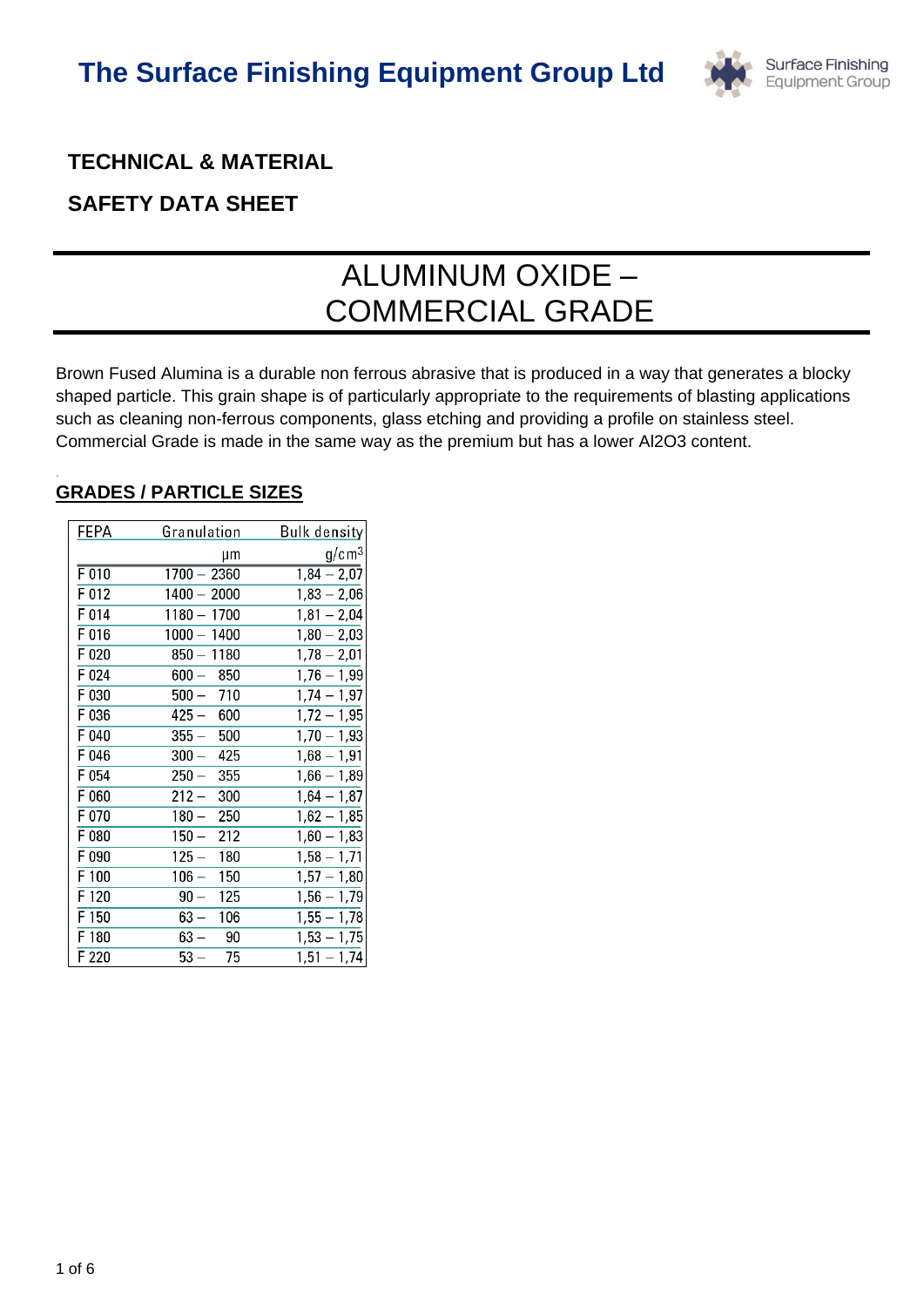

# **HEALTH AND SAFETY DATA SHEET**

# ALUMINUM OXIDE – COMMERCIAL GRADE

| <b>Product and Reference:</b> | Aluminum Oxide - Commercial Grade                                                                                                                                                                   |
|-------------------------------|-----------------------------------------------------------------------------------------------------------------------------------------------------------------------------------------------------|
| Date of Issue:                | 07/08/2015                                                                                                                                                                                          |
|                               |                                                                                                                                                                                                     |
|                               | <b>IDENTIFICATION OF THE PREPARATION AND COMPANY</b>                                                                                                                                                |
| Company:                      | The Surface Finishing Equipment Group Ltd                                                                                                                                                           |
| <b>Product Code:</b>          | NK-C 20, 36, 46, 20                                                                                                                                                                                 |
| <b>Intended Use:</b>          | Abrasive blasting media                                                                                                                                                                             |
| Name and full address:        | The Surface Finishing Equipment Group Ltd                                                                                                                                                           |
|                               | Comprising:                                                                                                                                                                                         |
|                               | Hogg Blasting & Finishing Equipment Ltd<br>Unit 10 Armstrong Road, Armstrong Industrial Estate, Washington,<br>Tyne & Wear, United Kingdom, NE37 1PR.<br>Tel. (0191) 415 3030   Fax (0191) 415 5345 |
|                               | AND                                                                                                                                                                                                 |
|                               | Abraclean Ltd<br>Ann Street, Stockport, Cheshire. SK5 7PP<br>Tel: (0161) 480 8087    Fax: (0161) 480 4424                                                                                           |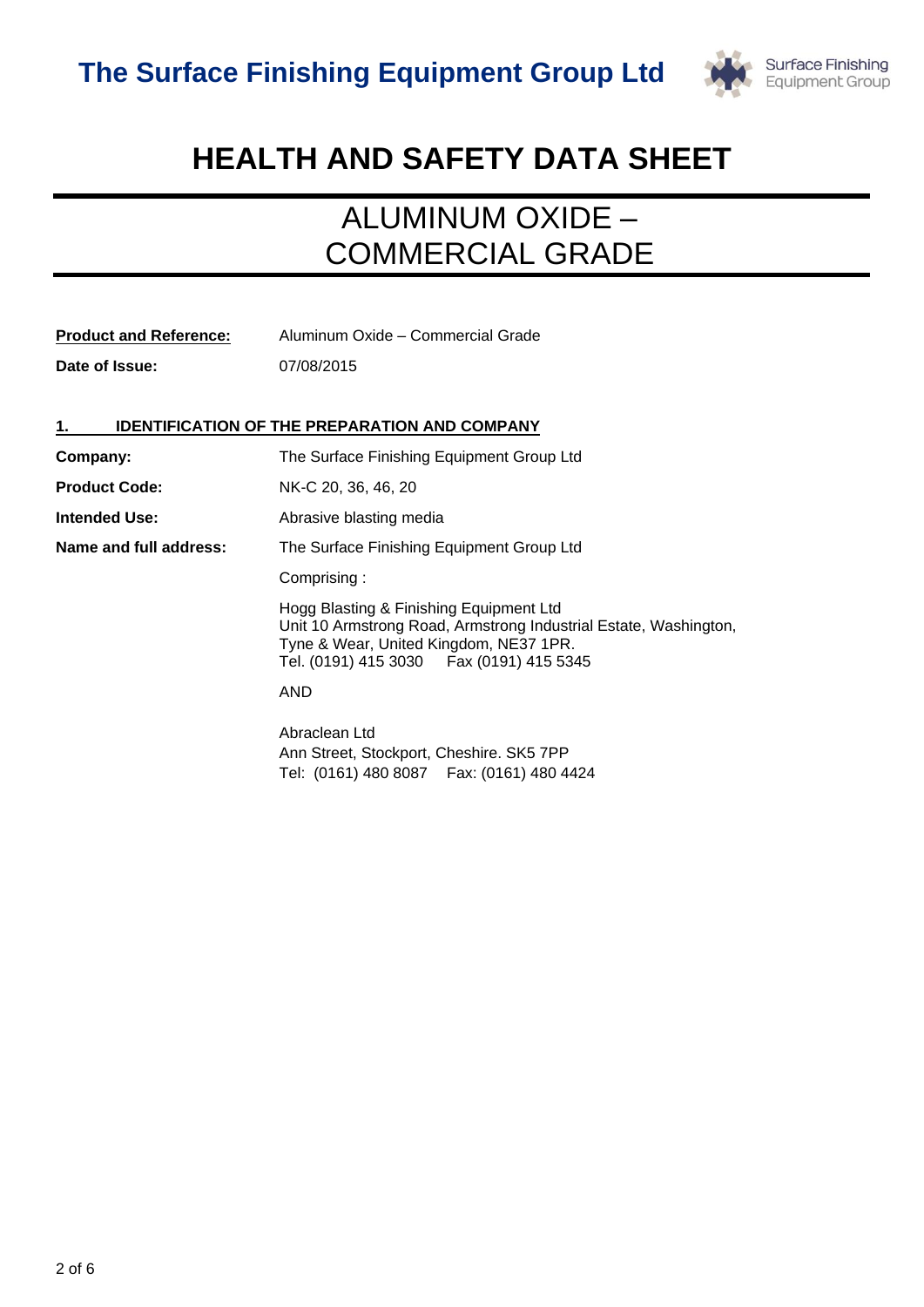

# **2. COMPOSITION / INFORMATION ON COMPONENTS**

# **Typical Analysis**

| Chemical         | Symbol           | Typical % |
|------------------|------------------|-----------|
| Aluminium Oxide  | AI2O3            | 88.00 %   |
| Titanium Dioxide | TiO.             | $3.00\%$  |
| Iron Oxide       | Fe2O3            | $2.00\%$  |
| Silicon Dioxide  | SiO <sub>2</sub> | 3.50%     |

# **3. HAZARD IDENTIFICATION**

| Main Hazards                      | Dust from handling operations                         |
|-----------------------------------|-------------------------------------------------------|
| <b>Health Effects - Eyes</b>      | Dust may cause slight transient irritation.           |
| Health Effects - Skin             | Repeated or prolonged contact may produce irritation. |
| <b>Health Effects - Ingestion</b> | None known                                            |
| Health Effects - Inhalation       | Exposure to dust may have the following effects:-     |
|                                   | irritation of nose, throat and respiratory tract.     |

### **4. FIRST AID MEASURES**

#### **General:**

In all cases of doubt, or when symptoms persist, seek medical attention. Never give anything by mouth to an unconscious person.

#### **Inhalation:**

Remove to fresh air, keep the patient warm and at rest. If breathing is irregular or stopped, administer artificial respiration. Give nothing my mouth. If unconscious, place in the recovery position and seek medical advice.

#### **Skin Contact:**

Remove contaminated clothing. Wash skin thoroughly with soap and water or use a proprietary skin cleaner.

#### **Ingestion**:

Mouth rinse and give water to drink.

**Eye:**

Eye wash with plenty of water.

# **5. FIRE FIGHTING MEASURES**

**Extinguishing media:** Water

# **6. ACCIDENTAL RELEASE MEASURES**

#### **Recovery measures:**

Product can be swept up dry or wet. Personnel should use appropriate personal protective equipment particularly if material is in powder form and dry.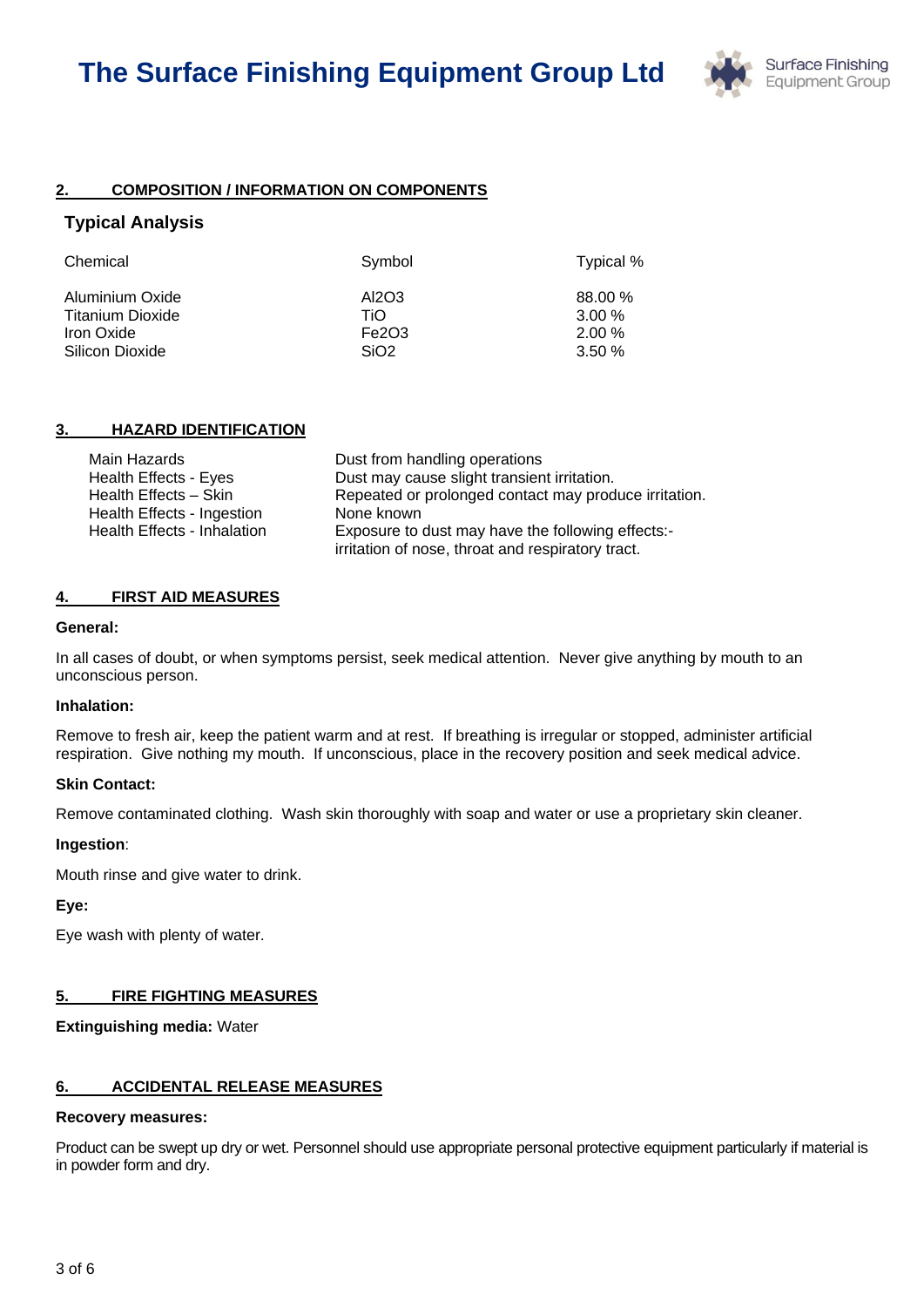# **The Surface Finishing Equipment Group Ltd**



### **7. HANDLING AND STORAGE**

**Handling:** Avoid breathing dust and spillage whilst handling.

The Manual Handling Operations Regulations may apply to the handling of bags when carrying out assessments.

#### **Storage:**

The storage and use of this product is not subject to any requirements but it should be kept dry where this is important for further process use.

#### **8. EXPOSURE CONTROLS /PERSONAL PROTECTION**

#### **General:**

- Persons with a history of asthma, allergies or chronic or recurrent respiratory disease should only be employed in processes in which this product is used under supervision.
- Persons with a history of skin sensitisation problems should only be employed in processes in which this product is used under appropriate medical supervision.

#### **Engineering Measures:**

Provide adequate ventilation. Where reasonably practicable this should be achieved by the use of local exhaust ventilation and good general extraction during process use.

#### **Occupational Exposure Standards in the EU :-**

Country Specific

#### **Personal Protection:**

All Personal Protective Equipment, include Respiratory Protective Equipment, used to control exposure to hazardous substances must be selected to meet the requirements of the COSHH Regulations.

#### **Respiratory Protection:**

None except where used in applications that would cause dust, and then appropriate respiratory protection should be used depending on the application.

#### **Hand Protection:**

When skin exposure may occur, advice should be sought from glove suppliers on appropriate types. Barrier creams may help to protect exposed areas of the skin but are not substitutes for full physical protection.

#### **Eye Protection:**

Eye protection designed to protect against exposure which should be an EC approved helmet in blasting operations.

#### **Skin Protection:**

Cotton or cotton/synthetic overalls or coveralls are normally suitable. Grossly contaminated clothing should be removed and the skin washed with soap and water or a proprietary skin cleaner.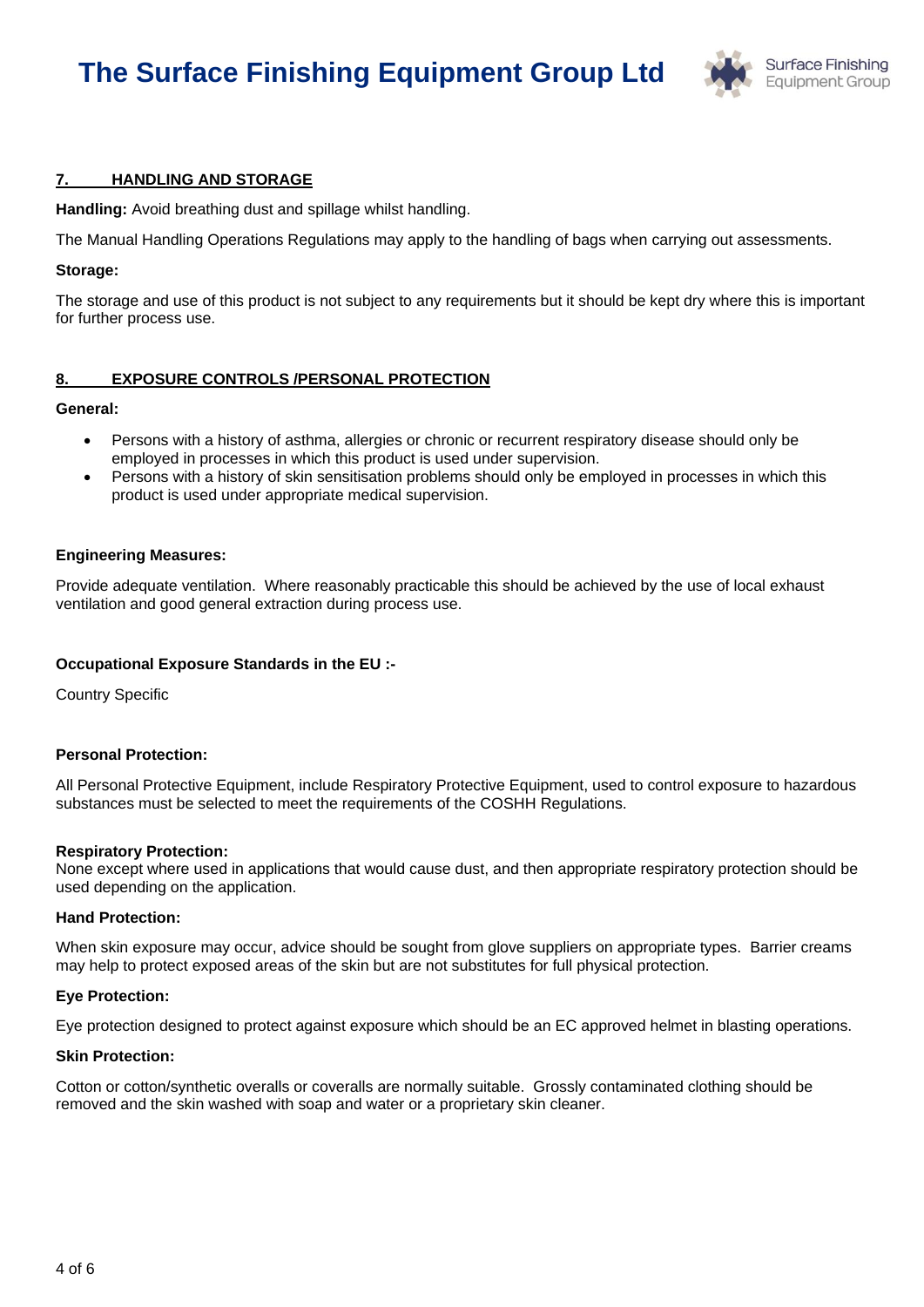# **The Surface Finishing Equipment Group Ltd**



# 9. **PHYSICAL AND CHEMICAL PROPERTIES**

| Solid, angular brown granules<br>None |
|---------------------------------------|
| None                                  |
| None                                  |
| Insoluble                             |
| $3.9 - 4.1$ g/cm <sup>3</sup>         |
| $1.5 - 2.1$ g/cm <sup>3</sup>         |
| 1950 °C                               |
| 9.0 mohs                              |
|                                       |

### 10. **STABILITY AND REACTIVITY**

Stability Stable under normal conditions

# 11. **TOXICOLOGICAL INFORMATION**

| <b>Acute Toxicity</b>                   | No relevant studies identified                                                                                            |
|-----------------------------------------|---------------------------------------------------------------------------------------------------------------------------|
| Irritancy - Eyes                        | Splashes in the eye may cause irritation and                                                                              |
|                                         | irreversible local damage                                                                                                 |
| Irritancy - Skin                        | Repeated or prolonged contact with the product may<br>lead to skin irritation                                             |
| Sub-acute/Subchronic Toxicity           | No relevant studies identified.                                                                                           |
| <b>Chronic Toxicity/Carcinogenicity</b> | Appropriate protective measures and good hygiene<br>practices should be followed in order to minimise potential exposure. |
| Genotoxicity                            | No relevant studies identified.                                                                                           |
| Reproductive/Developmental              |                                                                                                                           |
| <b>Toxicity</b>                         | No relevant studies identified                                                                                            |
| Human Data                              | Inhalation over long periods of time may constitute a                                                                     |
|                                         | health hazard                                                                                                             |
| <b>Additional Data</b>                  | None                                                                                                                      |

### 12. **ECOLOGICAL INFORMATION**

There is no data available on the product itself. The Air Pollution Control requirements of regulations made under the Environmental Protection Act may apply to the use of this product.